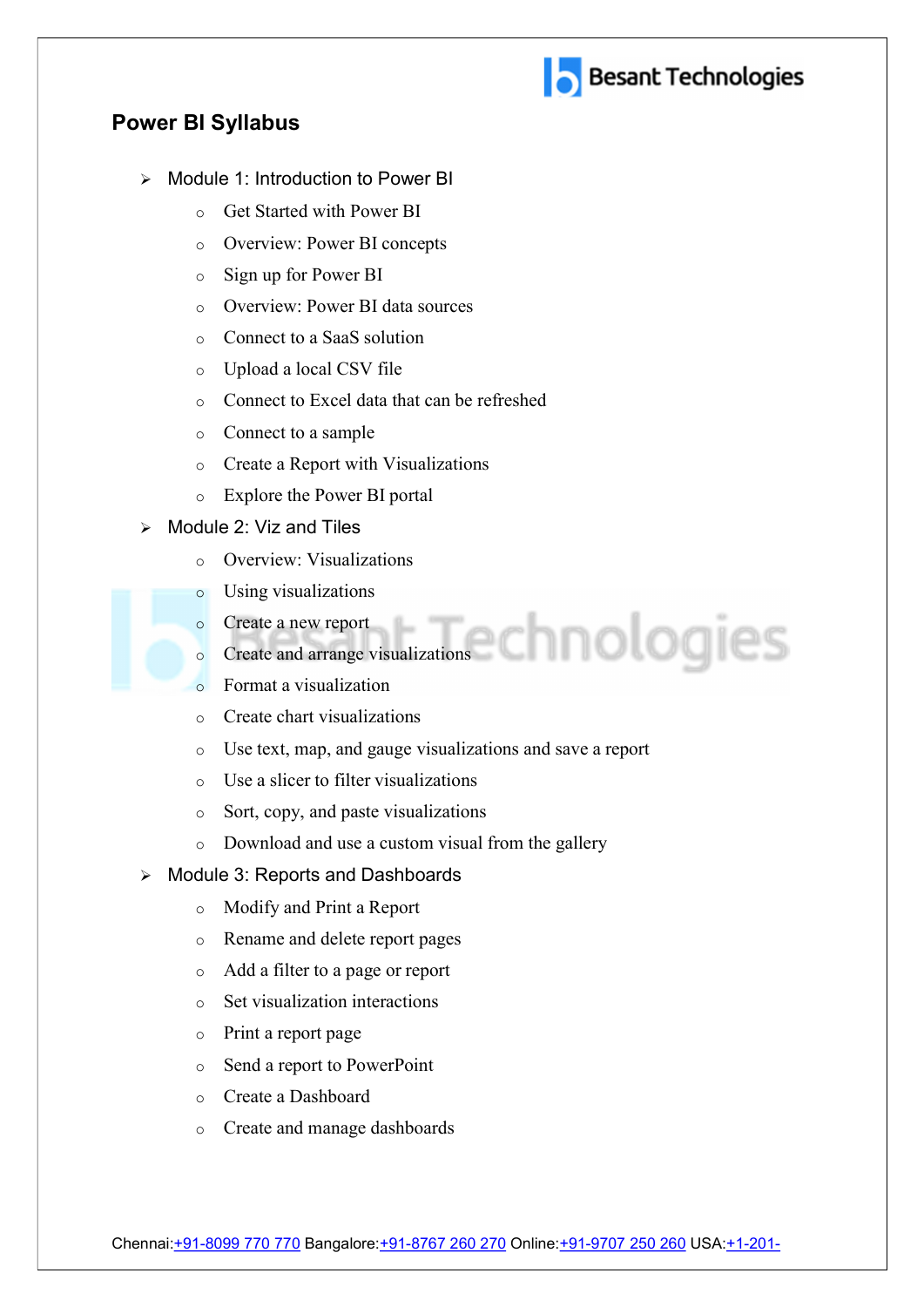

- o Pin a report tile to a dashboard
- o Pin a live report page to a dashboard
- o Pin a tile from another dashboard
- o Pin an Excel element to a dashboard
- o Manage pinned elements in Excel
- o Add a tile to a dashboard
- o Build a dashboard with Quick Insights
- o Set a Featured (default) dashboard
- o Ask Questions about Your Data
- o Ask a question with Power BI Q&A
- o Tweak your dataset for Q&A
- o Enable Cortana for Power BI
- ▶ Module 4: Publishing Workbooks and Workspace
	- o Share Data with Colleagues and Others
	- o Publish a report to the web
	- o Manage published reports
	- o Share a dashboard
	- o Create an app workspace and add users
	- o Use an app workspace
	- o Publish an app
	- o Create a QR code to share a tile
	- o Embed a report in SharePoint Online
- ▶ Module 5: Other Power BI Components and Table Relationship
	- o Use Power BI Mobile Apps
	- o Get Power BI for mobile
	- o View reports and dashboards in the iPad app
	- o Use workspaces in the mobile app
	- o Sharing from Power BI Mobile
	- o Use Power BI Desktop
	- o Install and launch Power BI Desktop
	- o Get data
	- o Reduce data
	- o Transform data